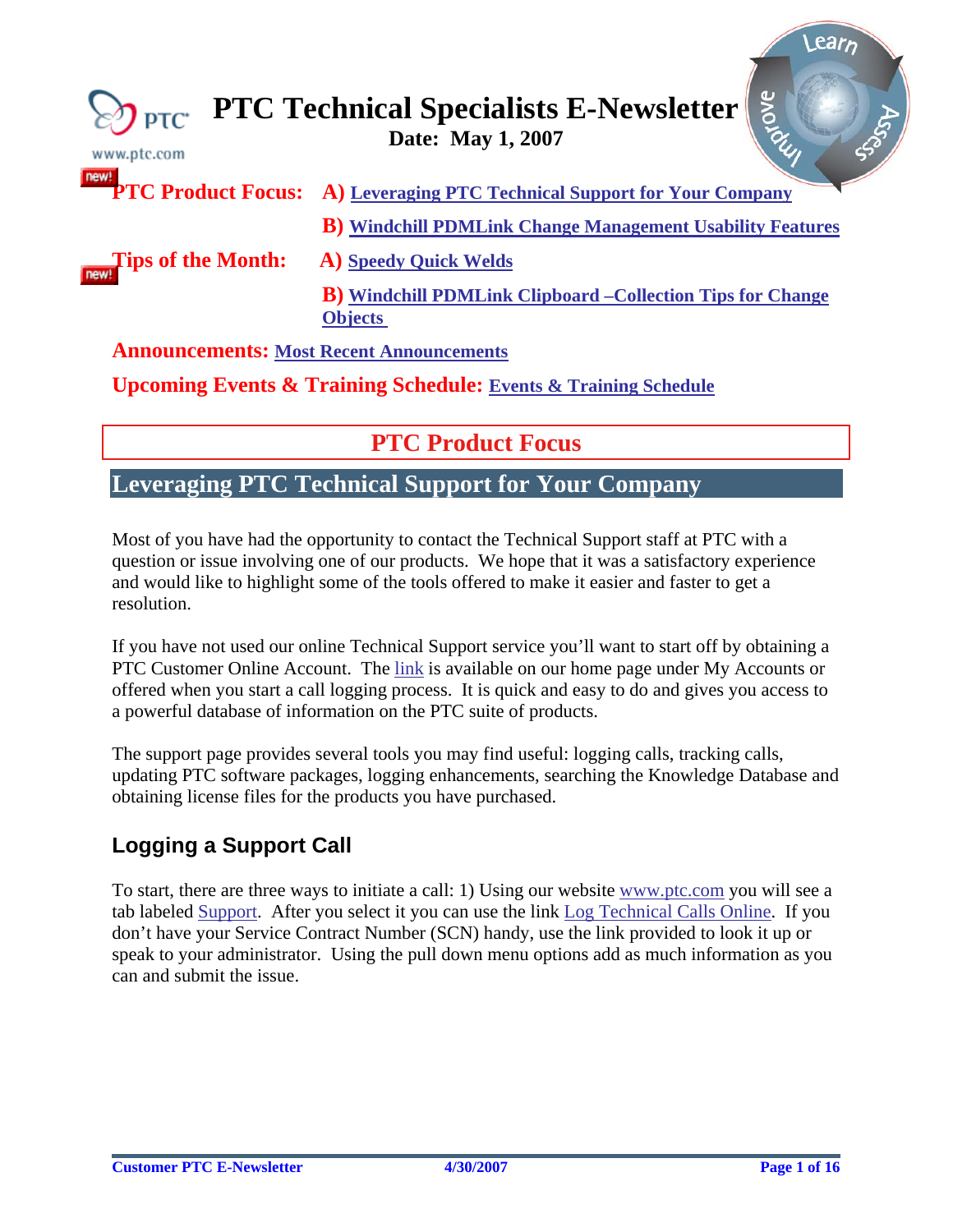| <b>Product &amp; Problem Description</b><br>Items marked with * are required. |                                                                                                                                                |  |  |
|-------------------------------------------------------------------------------|------------------------------------------------------------------------------------------------------------------------------------------------|--|--|
| $SCN*$                                                                        | 2A5551212<br>More Information, Find SCN                                                                                                        |  |  |
| Country of Origin* @                                                          | <b>United States</b><br>v                                                                                                                      |  |  |
| Product*                                                                      | <b>Pro/ENGINEER</b><br>×                                                                                                                       |  |  |
| Module*                                                                       | <b>MANUFACTURING</b><br>v                                                                                                                      |  |  |
| Release*                                                                      | Wildfire 3.0<br>٧                                                                                                                              |  |  |
| Datecode*                                                                     | M030                                                                                                                                           |  |  |
| Priority*                                                                     | Non-Critical<br>More Information                                                                                                               |  |  |
| <b>CCP</b>                                                                    | None  <br>More Information                                                                                                                     |  |  |
| <b>ITAR</b>                                                                   | Check here if data for this call is covered by ITAR.<br>See the Handling ITAR Data section of the Customer Service Guide for more information. |  |  |
| <b>Callback Phone @</b>                                                       |                                                                                                                                                |  |  |
| Short Description* 240 character maximum.                                     |                                                                                                                                                |  |  |
|                                                                               |                                                                                                                                                |  |  |
|                                                                               |                                                                                                                                                |  |  |
| <b>Long Description</b>                                                       |                                                                                                                                                |  |  |

2) You can also contact our Technical Support engineers by phone in the US at 800 477 6435. Or use this guide on the Support page to find the TS center closest to you. When you call, have your SCN number on hand and follow the prompts to get your call to right engineer as quickly as possible. Remember: it is always an option to press 0 and speak with someone directly about your issue or question.

3) Finally, you can initiate a call using a formatted email if you find that it is more convenient. To get started send an email to [cs\\_ptc@ptc.com](mailto:cs_ptc@ptc.com) with copen\_format as the subject (no quotes) and a form will be emailed to you. You can also download the form [here.](http://www.ptc.com/cs/doc/copen.htm) Note: If you have an existing call open and want to *add* information to that call, use the call number in the subject line (i.e. C12255516) for direct routing.

# **Tracking Your Call**

PTC uses an iterative resolution methodology to resolve most calls. This process starts as soon as a call is opened. The first step is obtaining information about the issue and reviewing the data. Next, a change or solution is recommended and then confirmation that the resolution was successful. This process can be very simple if, for example, the call is informational and involves a desktop solution ("How do I access WELD functionality in Wildfire?") and can be more complex if it involves an enterprise solution ("Performance was affected when we changed that setting in PDMLink") Since Windchill sits on top of many sub systems including Oracle, Web Servers, and LDAP, problems that manifest themselves in Windchill are often the result of these subsystems and require iterative trouble shooting techniques to identify the root cause. In addition, Windchill implementations often have customizations to the product that are customer specific and isolating issues from out of the box functionality is required before submitting an SPR(software performance report). The quickest way to resolve a complex call is a cooperative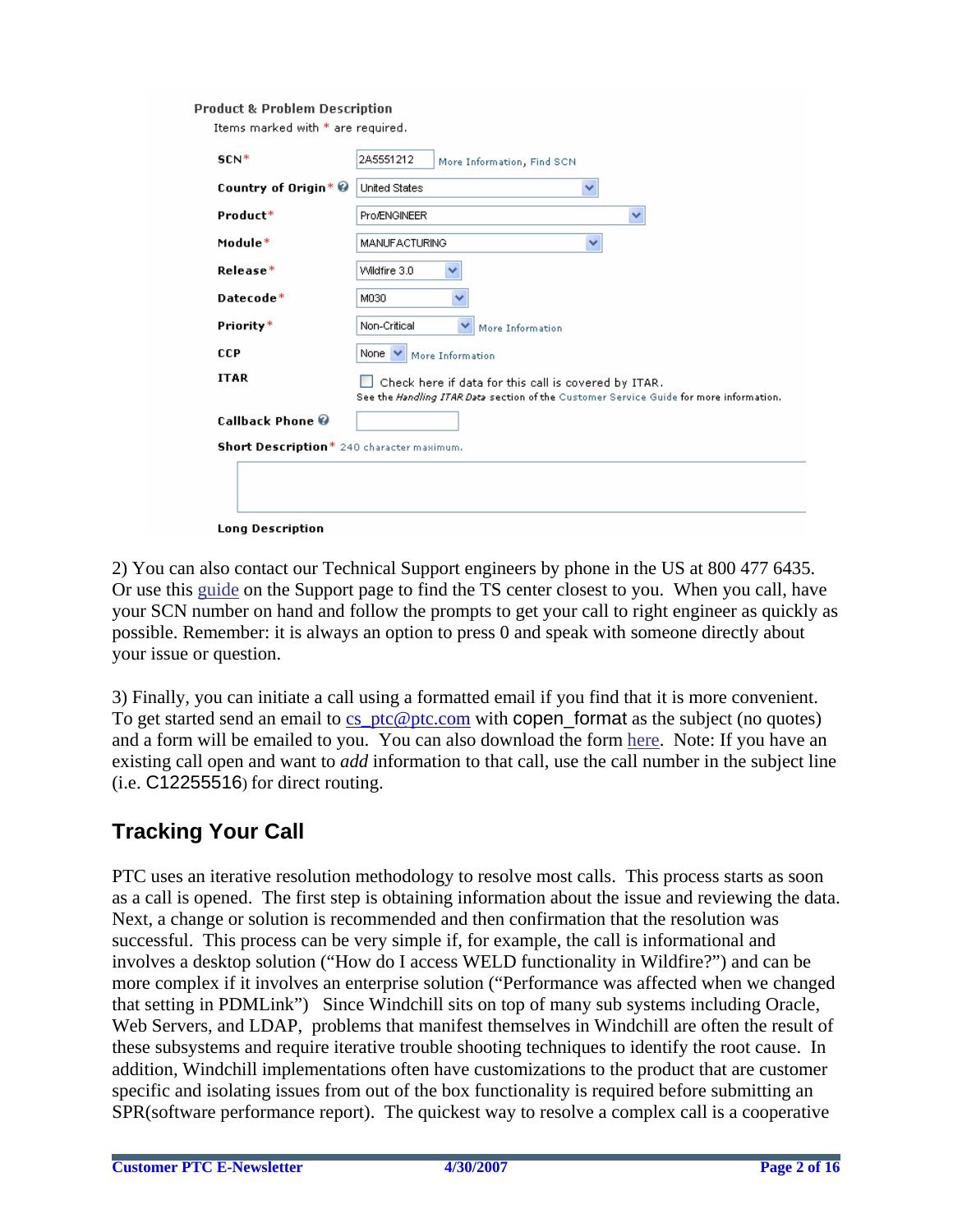engagement with the TS engineer. Expect that he or she will need some additional information or log files from you to help troubleshoot the call.

You can track calls using the [Track and Update Calls link](http://www.ptc.com/support/index.htm) provided on the Support page. This link is also available for adding information to the call. You'll probably notice email exchanges and so forth in the notes section of your call.

### **Sending Additional Data to Technical Support**

At times the Technical Support engineer will require additional information from you to resolve your call. There are several ways to transfer your data and PTC is keenly aware of the sensitive nature of your company IP. PGP has been chosen as the encryption tool because of its high level of security and the support for multiple platforms. Most commonly, customers send data using the link provided in the Call Logger. You may also choose to use the PTC File Transfer Protocol (FTP) server or the secure FTP server. There are procedures in place if you are working with International Traffic in Arms Regulations (ITAR) data and your TS engineer can send you the required forms to process this data.

### **Software Performance Reports**

When an issue is uncovered that requires a change to the software the TS engineer may file a software performance report (SPR) with PTC development. This report number can be tied to your call number and details are provided via links within the call notes. You may also track the progress of an SPR by using the [Track Software Performance Reports](http://www.ptc.com/cgi/cs/apps/spr_tracker/spr_tracker.pl?wcn=341&ret_url=http://www.ptc.com/cgi/cs/apps/spr_tracker/spr_tracker.pl&lang=en&app_id=5&session_id=27bc18236eefcbf75fd43d99470678a1&) link. When an SPR is resolved you should be notified by Technical Support and given instructions on how to take advantage of the new code.

### **When to Escalate a Call**

WHEN should you use the escalation process?

- As soon as it jeopardizes your deliverable or schedule
- Before you become frustrated
- If it causes PTC to not meet your criteria for success

HOW should you use the escalation process?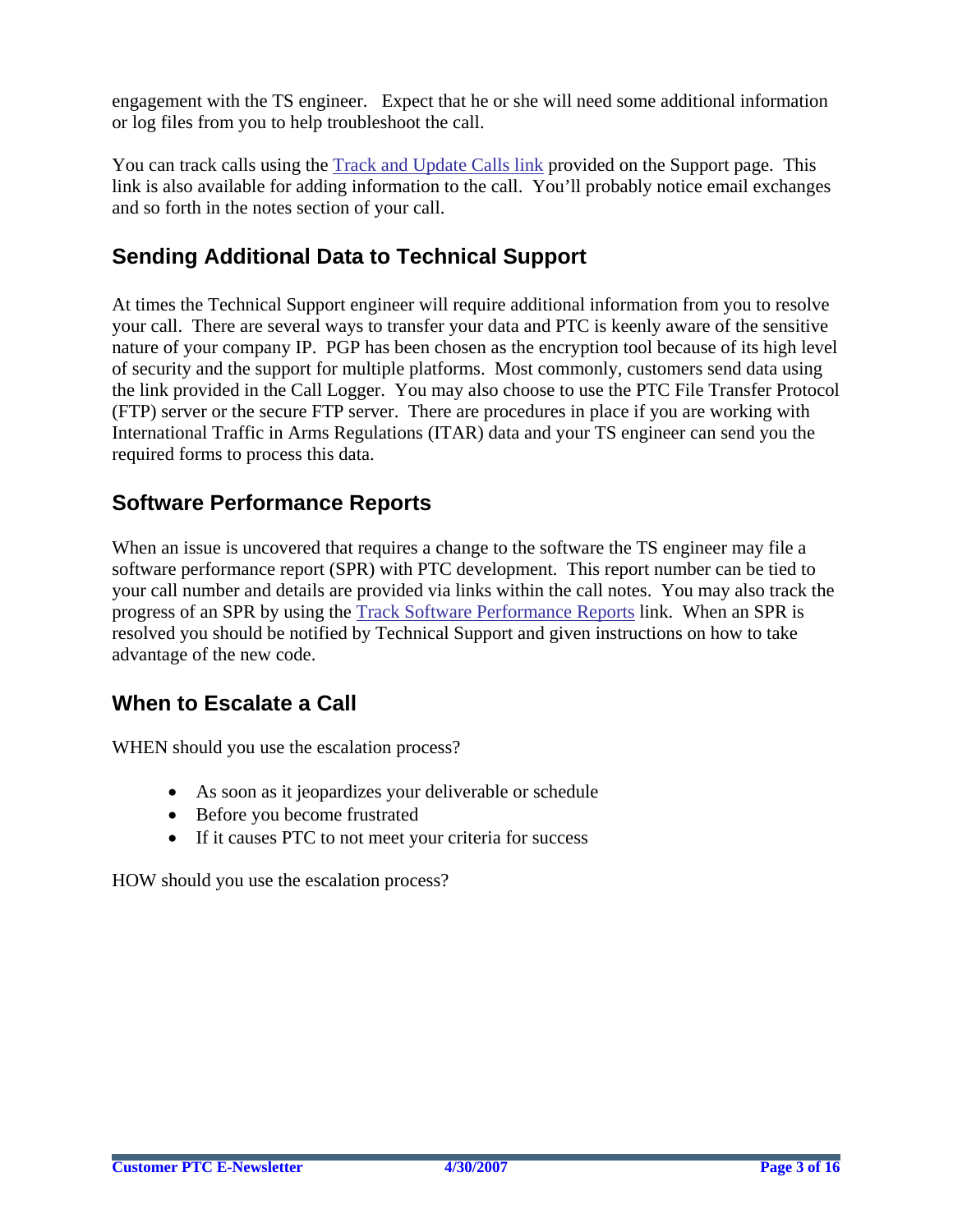**Escalate an existing Call Number online using Pro/CALL Tracker OR Ask the Engineer assigned to your Call to Initiate the Escalation OR Call our Toll Free Number\*, Press 0 for an Operator, and ask to Escalate an existing Call Number to a Manager OR Contact the Customer Feedback Telephone Line, staffed by Technical Support Management\***

Have you ever wondered WHAT kind of response you can expect when you escalate?

- Ownership by a TS Manager until the issue is resolved
- Additional TS or R&D resources allocated to your issue

## **Update your Software**

Thinking about going to the next release of a product from PTC? The support page provides you with the tools to make it as smooth as possible. There is an [Update Advisor](http://www.ptc.com/appserver/cs/update_advisor/UpdateAdvisorSearchCriteria.jsp) tool that will give you information about a release in order for you to determine the value of installing it. This tool is available for major releases as well as Maintenance Only releases (i.e.M040).

After you specify which product and release you intend to install and select Search (lower right) you will get reports describing the resolved issues, new issues and all the open issues in your target release. You can also search for a particular Technical Application Note (TAN) within a release.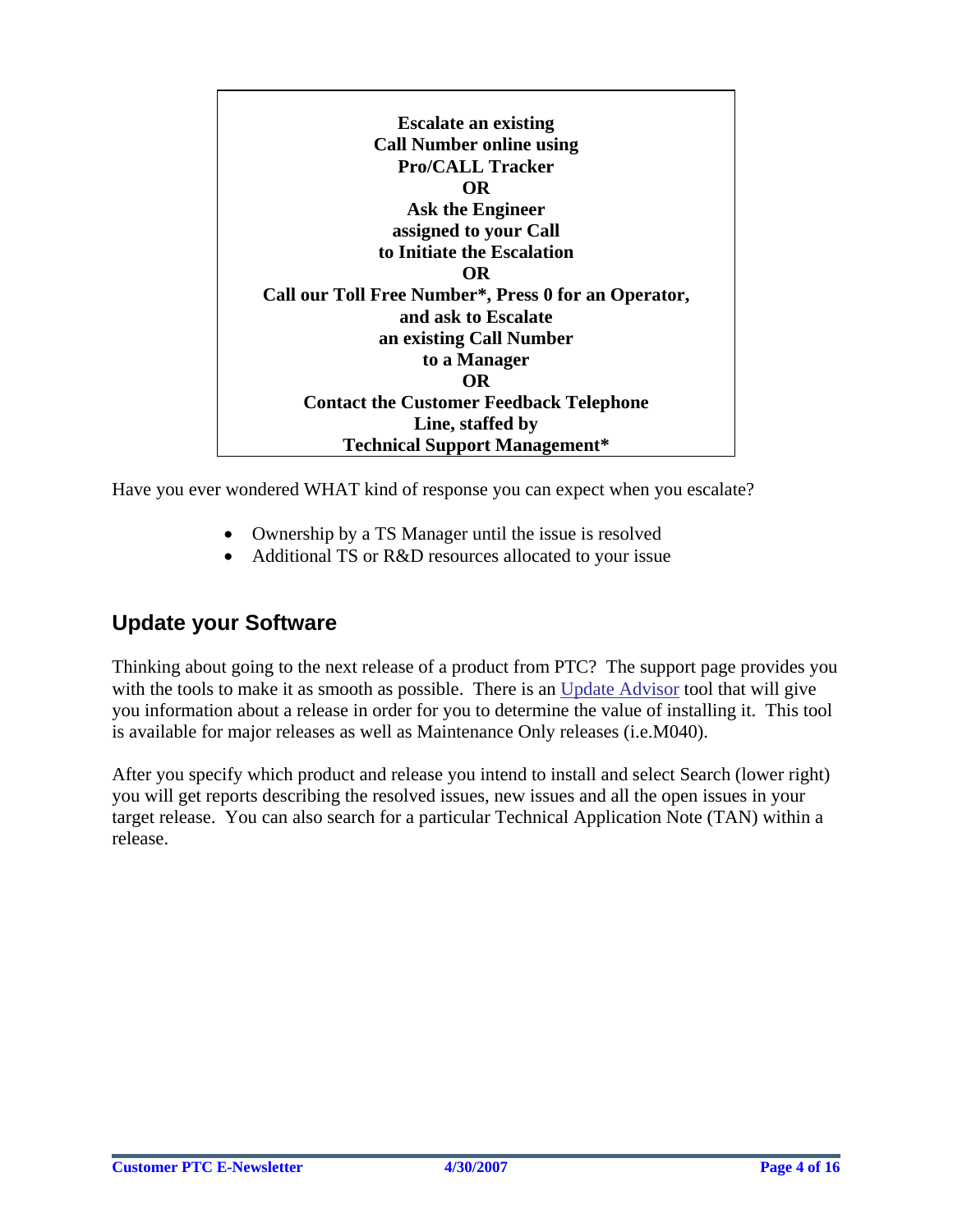|                                                     | New features   Feedback                                                                                                                                                                                                                                         |
|-----------------------------------------------------|-----------------------------------------------------------------------------------------------------------------------------------------------------------------------------------------------------------------------------------------------------------------|
|                                                     | <b>PTC Solutions: Update Advisor</b><br>The Update Advisor is intended to provide you with information that will help you to determine what value there is in updating to a<br>Release and/or Datecode you are considering by generating the following reports: |
| ℯ                                                   | Resolved Issues in your Update Installation                                                                                                                                                                                                                     |
| ℯ                                                   | New Issues in your Update Installation                                                                                                                                                                                                                          |
| ℯ                                                   | All Open Issues in the Update Installation                                                                                                                                                                                                                      |
|                                                     | To find a specific TAN, enter the TAN number<br>  Find TAN                                                                                                                                                                                                      |
|                                                     |                                                                                                                                                                                                                                                                 |
| Product                                             | Windchill PDMLink<br>$\checkmark$                                                                                                                                                                                                                               |
| ℯ<br><sup>2</sup> Required Information<br>Module(s) | Advanced Search<br>Arbortext Integration<br><b>Business Entities</b><br>Change Management<br>v                                                                                                                                                                  |
| Current Installation                                | $\checkmark$<br>$\checkmark$<br>7.0<br>M050                                                                                                                                                                                                                     |

If you decide to install the update you can use the link on the Support page to download the new software. This [link](http://www.ptc.com/cgi/cs/apps/SftUpd/SftUpdProd.pl) will present you with a list of product updates available to your company and options on how you'd like the code delivered (FTP, HTTP, ship a CD).

## **Need Documentation in a Hurry?**

PTC provides countless product documents online for your reference. You can access these documents using the [link](http://www.ptc.com/appserver/cs/doc/refdoc.jsp) on the Support page without having to install software and it's available 24/7.

| <b>Browse</b> | Contact              |                               |
|---------------|----------------------|-------------------------------|
| Browse        |                      |                               |
| Product       |                      | InterComm Expert<br>v         |
|               | Reported Release 5.2 | v                             |
|               | <b>Document Type</b> | $\checkmark$<br>Release Notes |
| User Role     |                      | Administrator V               |
| Browse        |                      |                               |
|               |                      |                               |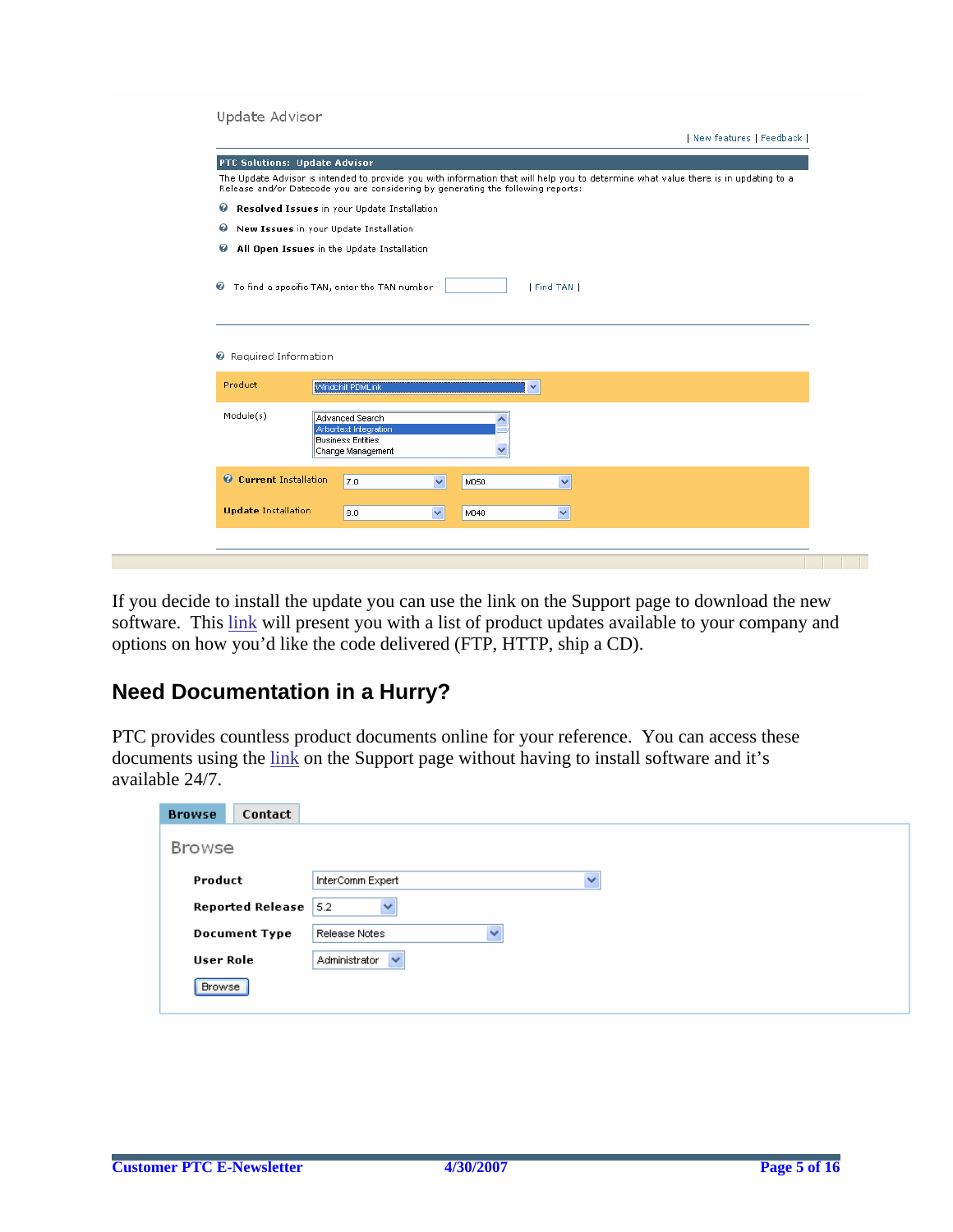Select a product from the choices listed in the pull down menu, choose the release you are interested in and then select a document type. User role is an optional modifier to the search that will limit the number of documents to the role you've chosen.

### **Search the Knowledge Base**

If you are looking for information about a topic in the PTC product line you may want to search the Knowledge Base and see if other users have had the same question or issue. You can search for a topic by keywords or you can browse. Use the form provided with the [link](http://www.ptc.com/appserver/cs/search/search.jsp) on the Support page to limit your search. Note the different document types available:

Technical Application Notes (TAN) - These entries typically provide procedures about a topic and may contain the "gotcha" information and helpful suggestions.

Technical Points of Interest (TPI) – Usually "information only" that pertains to the topic you searched for.

Suggested Technique – As the name implies these entries will often give a step by step procedure for a using functionality.

Known Issues – This document will list all the SPR's that were resolved regarding the topic you've searched for.

Product Help- This search will show you the information directly from the Help files within our products and is presented here as reference.

| PTC <sup>.</sup>               | United States > Worldwide Sites<br>> Log Out<br>> My Account                     |  |  |  |
|--------------------------------|----------------------------------------------------------------------------------|--|--|--|
|                                | I NULL I Contact Us I Store F                                                    |  |  |  |
|                                |                                                                                  |  |  |  |
| <b>PRODUCTS</b><br>SOLUTIONS   | <b>SERVICES &amp; TRAINING</b><br><b>RESOURCE CENTER</b><br>SUPPORT<br>ABOUT PTC |  |  |  |
|                                |                                                                                  |  |  |  |
| Search the Knowledge Base      |                                                                                  |  |  |  |
|                                |                                                                                  |  |  |  |
| <b>Search</b><br><b>Browse</b> | <b>Preferences</b><br><b>Help</b><br>Contact                                     |  |  |  |
|                                |                                                                                  |  |  |  |
| Search                         |                                                                                  |  |  |  |
| <b>Search for</b>              | symbols                                                                          |  |  |  |
| Search Type                    | Concept © C Boolean ©                                                            |  |  |  |
| Product                        | $\overline{\mathbf{v}}$<br><b>Pro/ENGINEER</b>                                   |  |  |  |
|                                |                                                                                  |  |  |  |
| Module                         | DETAIL<br>$\checkmark$                                                           |  |  |  |
| <b>Reported Release</b>        | Wildfire 3.0<br>$\checkmark$                                                     |  |  |  |
|                                | Technical Application Note (TAN) <sup>O</sup> Find specific TAN                  |  |  |  |
|                                | $\Box$ Technical Point of Interest (TPI) $\Theta$ Find specific TPI              |  |  |  |
| <b>Document Type</b>           | $\Box$ Suggested Technique $\mathcal O$                                          |  |  |  |
|                                | Known issues (Resolved Software Performance Report - SPR) <sup>0</sup>           |  |  |  |
|                                | $\Box$ Product Help $\odot$                                                      |  |  |  |
| Language                       | $\checkmark$<br>English                                                          |  |  |  |
| Search                         |                                                                                  |  |  |  |
|                                |                                                                                  |  |  |  |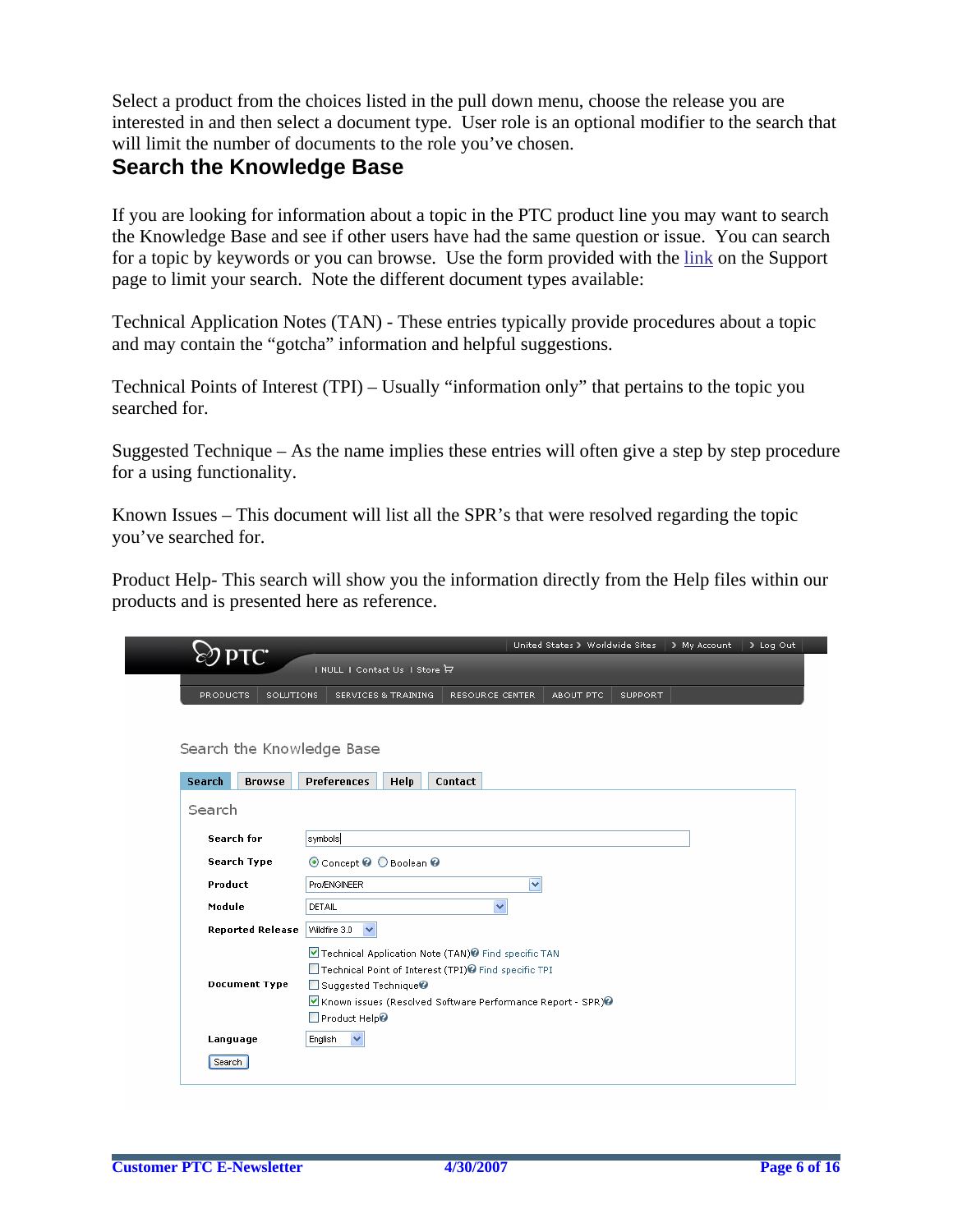[Back To Top](#page-0-0)

# **PTC Product Focus**

<span id="page-6-0"></span>**Windchill PDMLink Change Management Usability Features** 

[Click Here To View](http://members.shaw.ca/jpeng/newsletter/PTC_Technical_Specialists_E-Newsletter_05-01-2007_enterprise.pdf)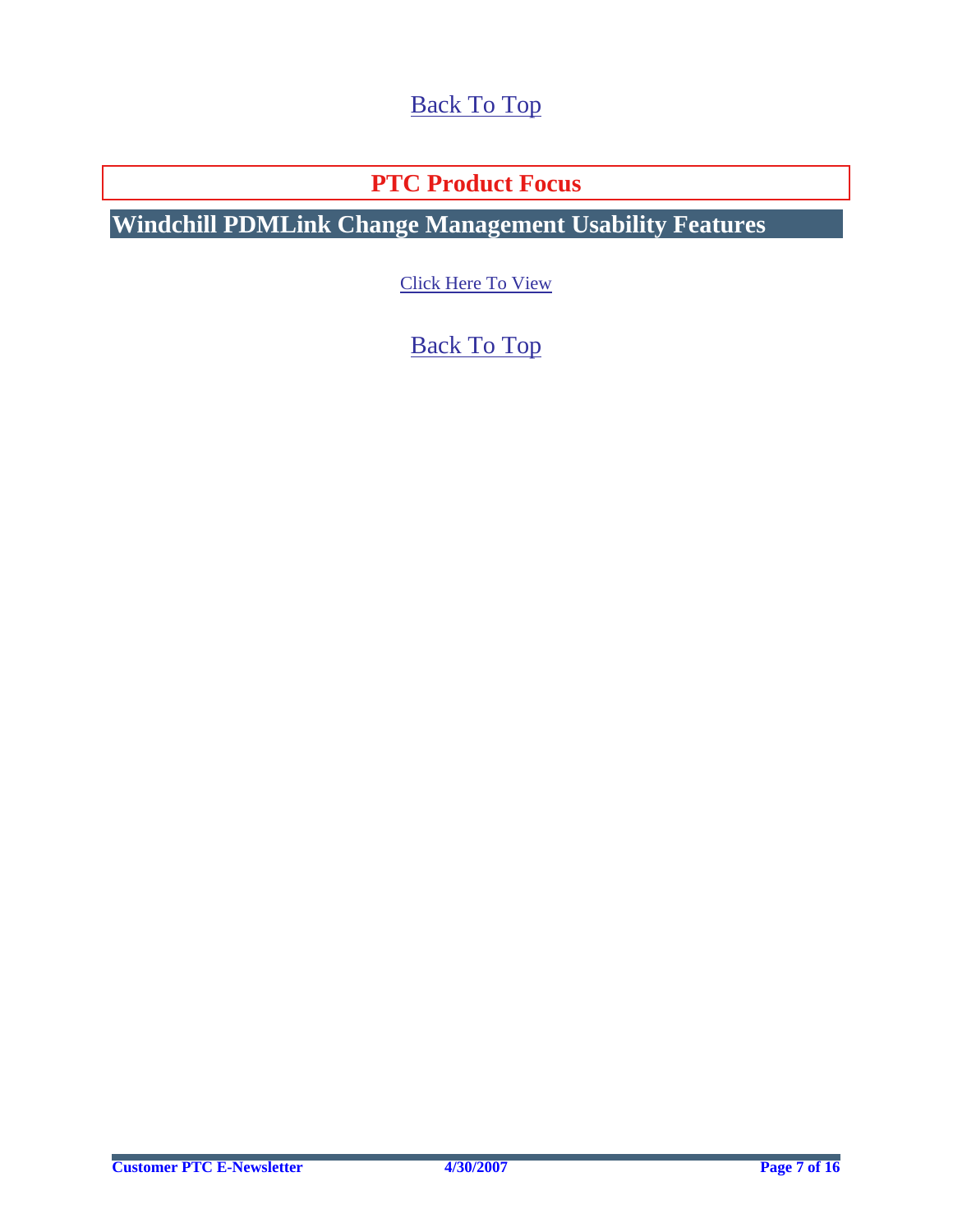# **Tips of the Month**

## <span id="page-7-0"></span>**Speedy Quick Welds**

Need to get weld information to the shop in a hurry? Are the technical publication folks breathing down your neck to get weld data into their documents? You may want to consider using the Light weld functionality in Pro/ENGINEER Wildfire.

Light welds are features just like the solid weld features that you may be using, but the key difference is in the geometry displayed. To access light welds start by opening an assembly file and select the Applications menu. Choose Welding.



The set up for welds requires that we define the rod, a process and any desired parameters needed in downstream applications. Under the Tools menu there is a fly-out for Weld that allows access to the setup dialog boxes. For example, if you are using the general purpose MIG wire ER703S, enter the density, material, and diameter in the dialog box so that you get meaningful results for other applications (like documentation).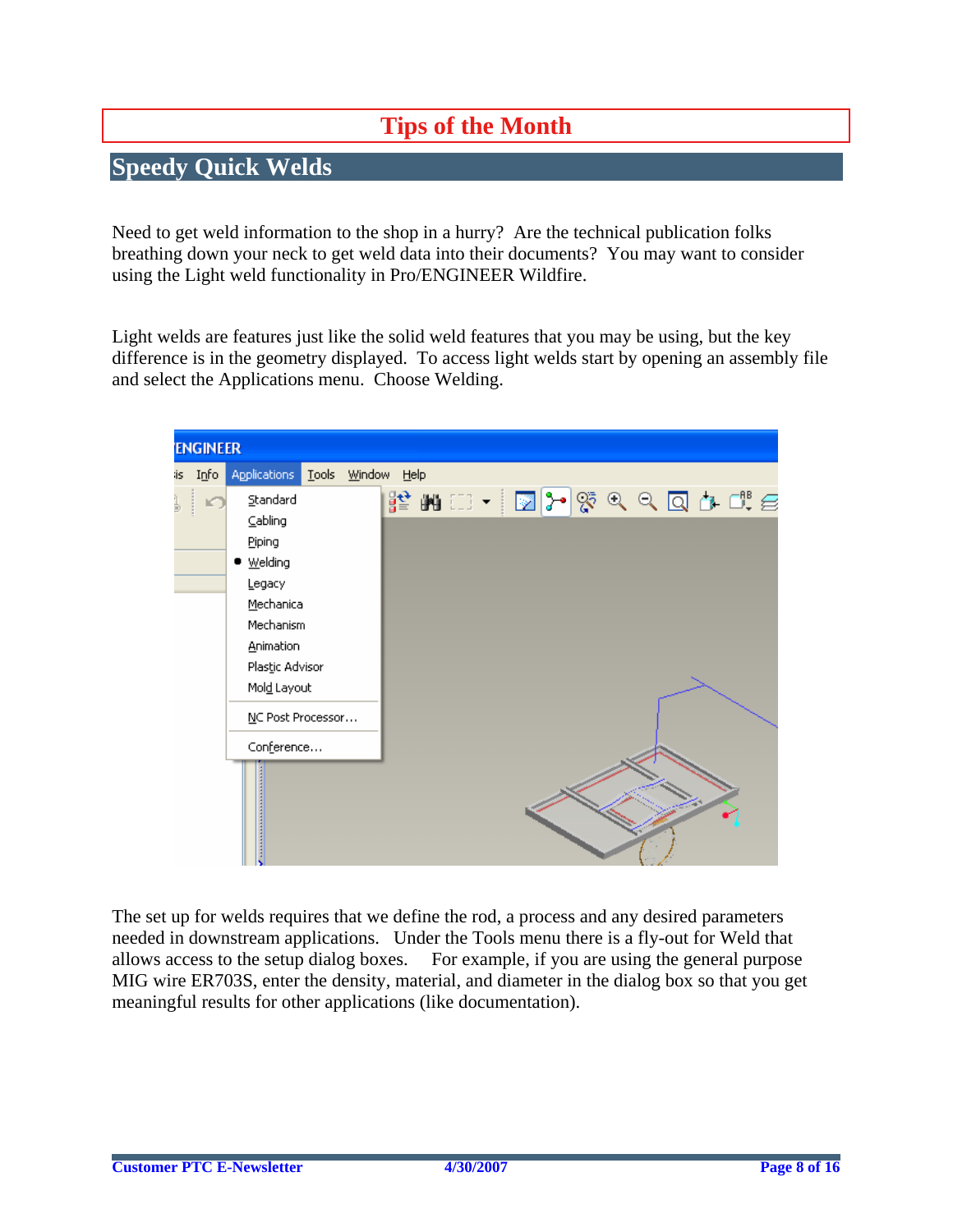

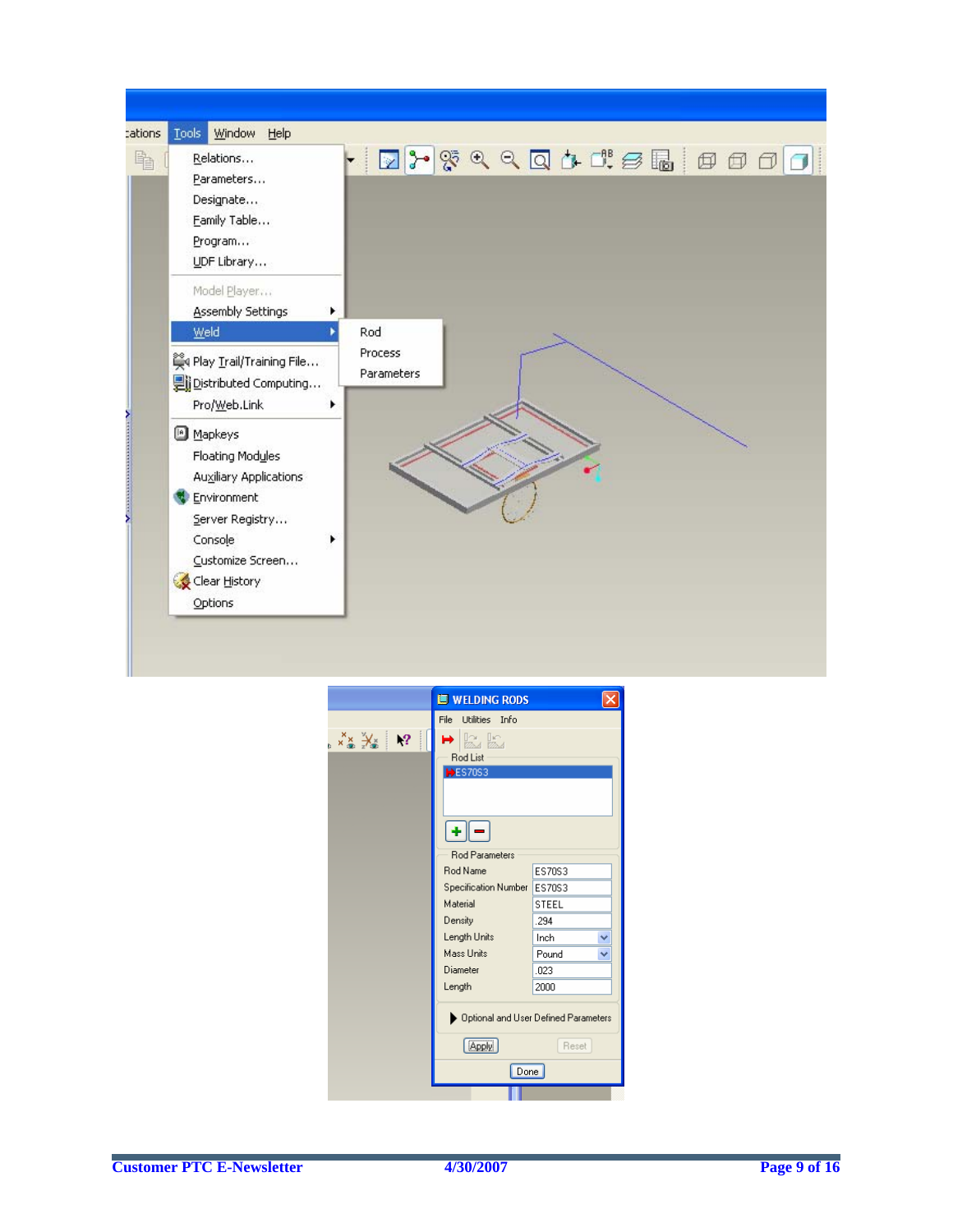Enter a process type (i.e. Gas Metal Arc Welding) and the feed rate if desired.

|                                           | <b>WELDING PROCESSES</b>         |                                             |  |
|-------------------------------------------|----------------------------------|---------------------------------------------|--|
|                                           | File<br><b>Utilities</b><br>Info |                                             |  |
| $\frac{1}{2}$ $\frac{1}{2}$ $\frac{1}{2}$ | <b>They</b><br>llor i            |                                             |  |
|                                           | Process List                     |                                             |  |
|                                           | <b>B</b> GMAW052                 |                                             |  |
|                                           | GMAW045                          |                                             |  |
|                                           |                                  |                                             |  |
|                                           |                                  |                                             |  |
|                                           |                                  |                                             |  |
|                                           | Process Parameters               |                                             |  |
|                                           | Process Name                     | GMAW045                                     |  |
|                                           | Machine Type                     | Manual Robotic                              |  |
|                                           | Treatment                        | None                                        |  |
|                                           | Feedrate                         | 500                                         |  |
|                                           | Specification                    | <b>GMAW</b>                                 |  |
|                                           | Max Allowed Length               | 1000.000                                    |  |
|                                           | Min Allowed Length               | 0.000                                       |  |
|                                           | Max Root Opening                 | 100,000                                     |  |
|                                           | Min Root Opening                 | 0.000                                       |  |
|                                           | Finish                           | None                                        |  |
|                                           |                                  |                                             |  |
|                                           | Shape                            |                                             |  |
|                                           | Backing                          |                                             |  |
|                                           | Field weld                       |                                             |  |
|                                           |                                  | <b>Dptional and User Defined Parameters</b> |  |
|                                           | <b>Apply</b>                     | Reset                                       |  |
|                                           |                                  | Done                                        |  |
|                                           |                                  | ¥                                           |  |

You can also enter parameter information that might prove valuable to others in your organization. In the Weld Parameters dialog box you can use the pull down menu to pick X\_SECTION and key in a value.

|                            |                        | $\Box$ $\Box$ $\times$            |
|----------------------------|------------------------|-----------------------------------|
|                            | <b>WELD PARAMETERS</b> | que                               |
| $\mathcal{L}_{\bullet}$ /s | File<br>Action Info    |                                   |
|                            | Name                   | po:<br>Value                      |
|                            | X_SECTION_AREA         | .226                              |
|                            |                        |                                   |
|                            | 0K                     | Cancel                            |
|                            |                        | $\frac{\mathbf{x}}{\sinh \theta}$ |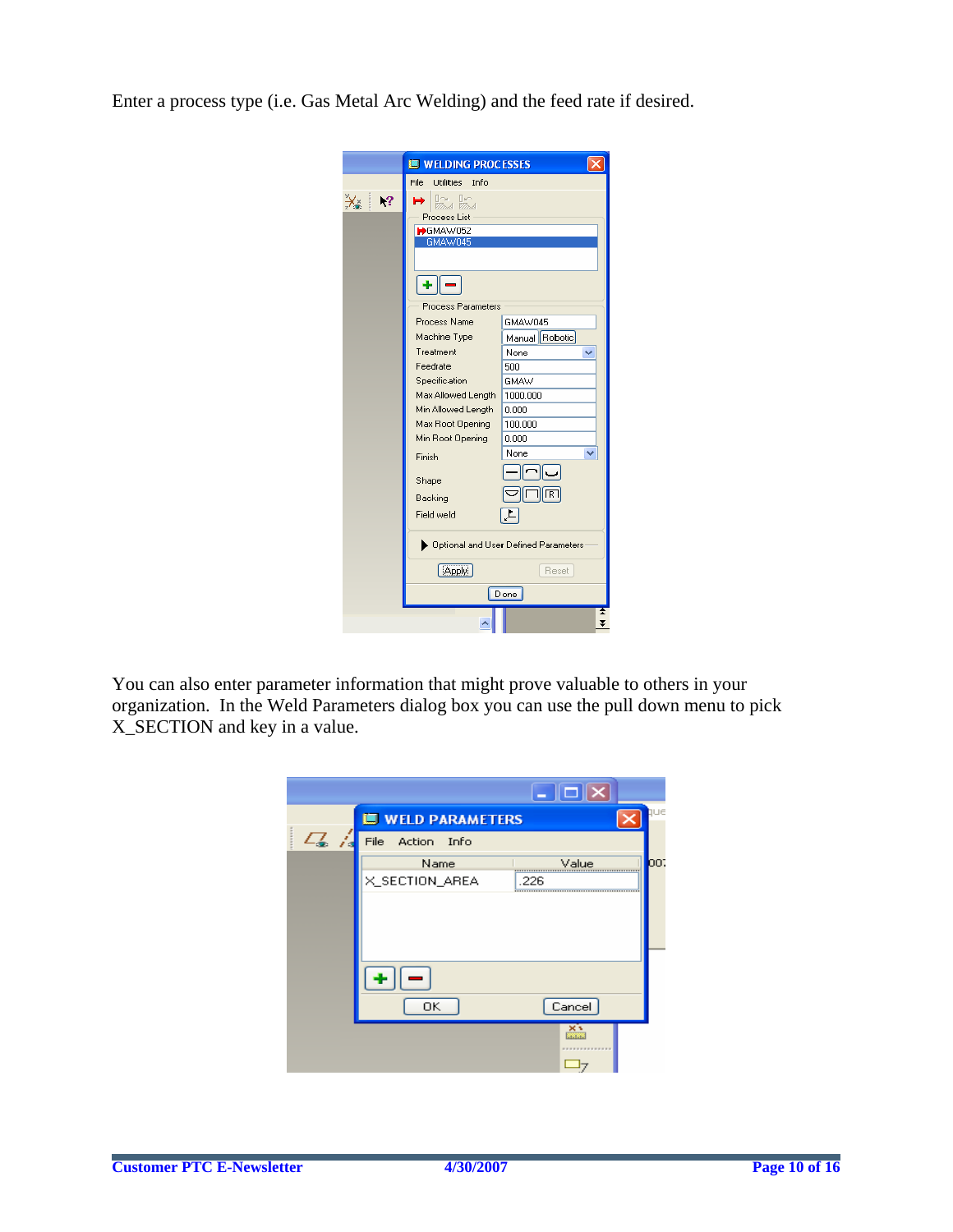Now you are ready to select the welding icon to add a weld. Note the Environment header in the Weld definition dialog box. If you expand it (choose the triangle) you'll see a choice for Solid or Light weld. Choose Light and select the weld type (i.e.groove) you are interested in making.

|                                                                                                           | <b>19 WELD DEFINITION</b>               |                                                               |  |  |  |
|-----------------------------------------------------------------------------------------------------------|-----------------------------------------|---------------------------------------------------------------|--|--|--|
| $\frac{1}{2}$ $\times$ $\frac{1}{2}$ $\times$ $\frac{1}{2}$ $\times$ $\frac{1}{2}$ $\times$ $\frac{1}{2}$ | Feature<br>Edge Prep<br>V Weld<br>Notch | Combination<br>$\odot$ Single<br>Symmetrical<br>Unsymmetrical |  |  |  |
|                                                                                                           | Environment                             |                                                               |  |  |  |
|                                                                                                           | Rod ES70S3                              | Process   GMAW052                                             |  |  |  |
|                                                                                                           | Weld Geometry Type                      | Solid<br>⊙ Light                                              |  |  |  |
|                                                                                                           | Create Family Table Instance            |                                                               |  |  |  |
|                                                                                                           | Edge Prep Driven by                     | (a) Part<br>○ Assembly                                        |  |  |  |
|                                                                                                           | Edge Prep Geom Type                     | ⊙ Solid<br>$\bigcirc$ Light                                   |  |  |  |
|                                                                                                           | Weld Feature                            | <b>NHVPPMMado</b>                                             |  |  |  |
|                                                                                                           | Preparation Angle                       | 45.000                                                        |  |  |  |
|                                                                                                           | 0.250<br>Preparation Depth              |                                                               |  |  |  |
|                                                                                                           | Penetration<br>0.000                    |                                                               |  |  |  |
|                                                                                                           | 0.250<br>Root Opening                   |                                                               |  |  |  |
|                                                                                                           | Optional and User Defined Parameters    |                                                               |  |  |  |
|                                                                                                           | 0K                                      | Cancel                                                        |  |  |  |
|                                                                                                           |                                         |                                                               |  |  |  |

One of the key differences between a Solid weld and the Light weld is the geometry that is created. This product was developed for users who have a need for the weld symbol and the location of a weld, but are not that interested in the actual geometry of the weld. You'll notice the defaults for geometry selection are for chains of edges and so forth. The power of the light weld functionality is that a weld can be placed anywhere on the assembly as long a curve is defined or selected. You can even create a datum curve on a surface for the weld location.

When you have completed the weld definition for all of the welds on a given assembly and you create a drawing for manufacturing the symbol will appear as well as the location of the weld since this is the most critical information for most shops. How easy is that?!?

### **Some More Productivity Ideas**

- Set up your model tree to show the weld parameters
- Create a format in your drawing directory that includes a table to display the weld parameters. For example, the Time calculation for each of the welding steps is critical to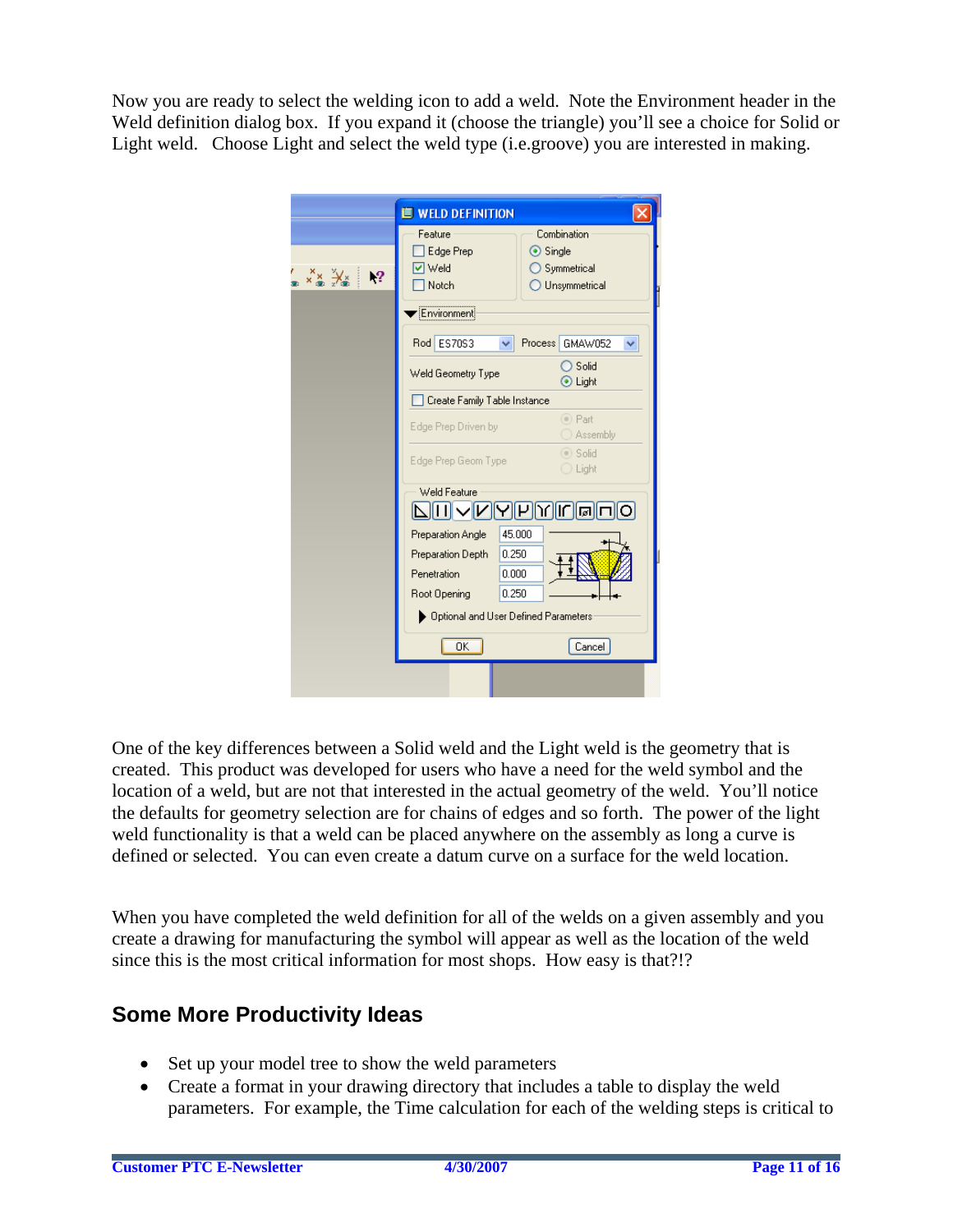<span id="page-11-0"></span>the manufacturing engineer for planning purposes and now you can be a hero and give him that information for (almost) free.

- Use mapkeys to load the welding rod and process information if your shop or supplier uses only a few combinations.
- Use the pro\_weld\_params\_dir

# [Back To Top](#page-0-0)

| <b>Tips of the Month</b> |  |  |                                                          |  |  |  |
|--------------------------|--|--|----------------------------------------------------------|--|--|--|
| <b>Objects</b>           |  |  | Windchill PDMLink Clipboard – Collection Tips for Change |  |  |  |

[Click Here To View](http://members.shaw.ca/jpeng/newsletter/PTC_Technical_Specialists_E-Newsletter_05-01-2007_enterprise.pdf)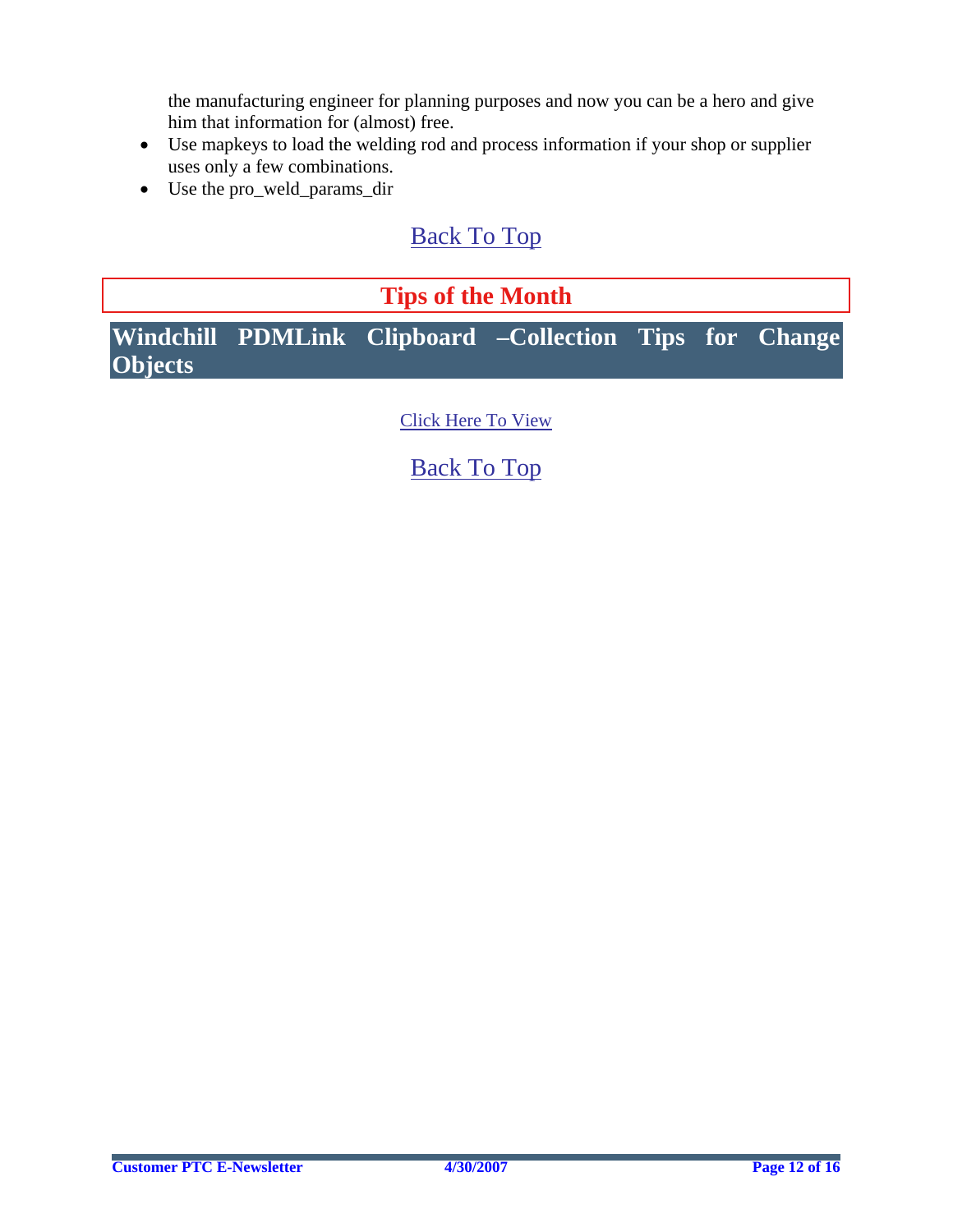### **Announcements**

### <span id="page-12-0"></span>Educational Resource Library

Learn things you always wanted to do - but didn't know you could.

This one stop educational resource library will help you learn more about PTC Solutions and provide you with technical materials developed by the product experts to help you become more productive.

Get tutorials, how-to videos and expert advice for:

- **Pro/ENGINEER** 
	- **EXECONCEPT** Conceptual and Industrial Design
	- **•** Detailed Design
	- **Simulation/Analysis**
	- Production
	- **Design Collaboration**
- Windchill PDMLink
- Windchill ProjectLink
- Pro/INTRALINK
- PTC Online Tools

Check out the [Educational Resource Library](http://www.ptc.com/community/proewf/newtools/tutorials.htm) today.

#### PTC Tips & Techniques Newsletter Archives

Miss an issue! Can't find that awesome technique you read about? Fear not, you can click on the link below and go through our Customer PTC E-Newsletter archives.

#### [Click Here To Access](http://www.ptc.com/carezone/archive/index.htm)

It's better than finding the Covenant of the Ark!

### PTC Tips & Techniques Webcasts: Work Smarter. Not Harder.

Click below to see regularly scheduled Tips & Techniques technical Webcasts that are designed to provide you with the most popular time-saving tricks that Pro/ENGINEER users of all skill levels will find useful. Get more out of your maintenance dollars!

Tips & Techniques: Work Smarter Not Harder!

### **E-PROFILES IS HERE!!**

We have been eagerly anticipating the debut of the new electronic version of Profiles Magazine and now it is here! This new web site will supplement the print edition of the magazine and will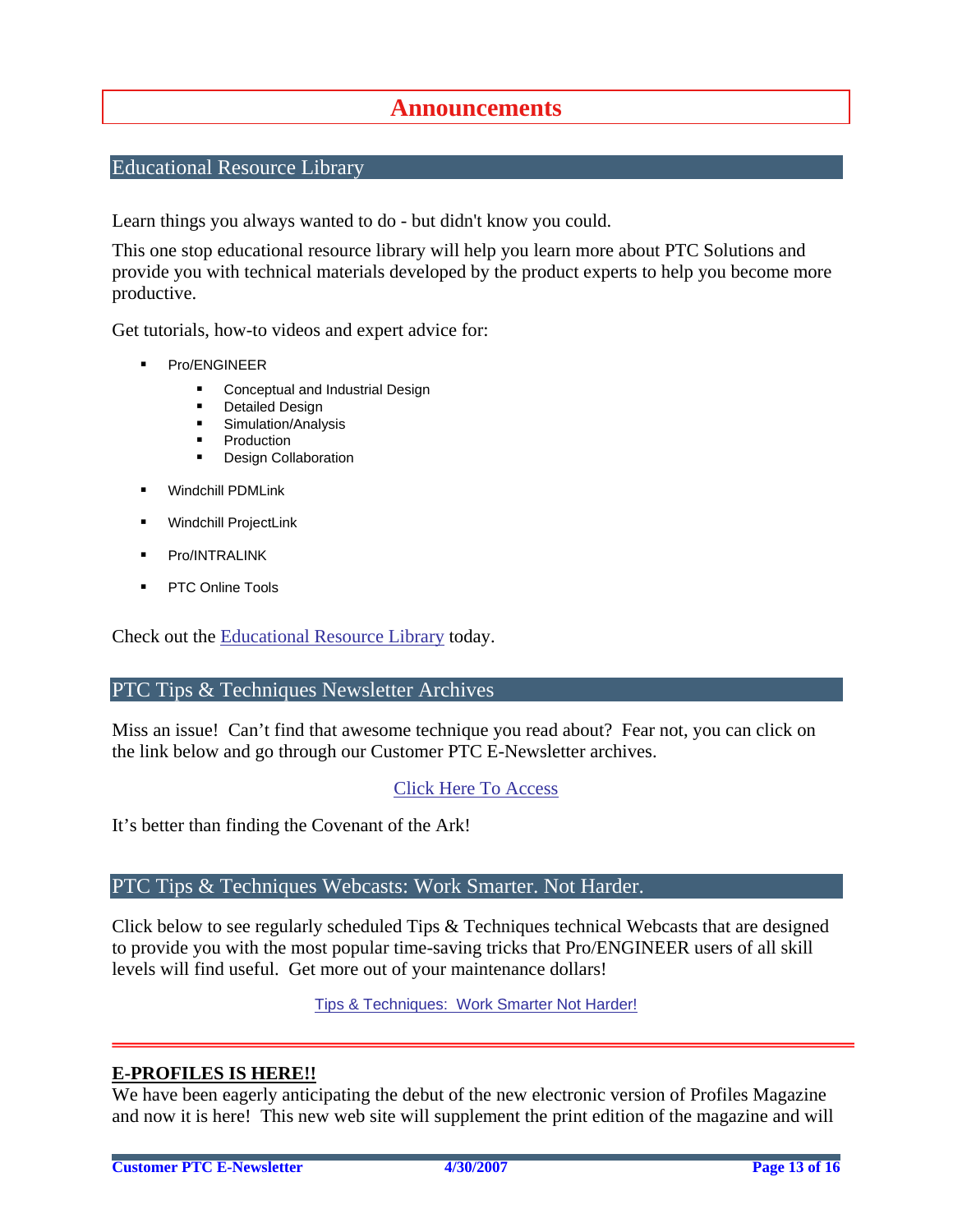provide new useful features not feasible with paper media. e-Profiles will provide you with 24x7, worldwide access to key information previously available exclusively in the print version. "Tips & Tricks," a popular feature pioneered by Pro/USER, has also moved to the web and will be expanded as the site matures.

Please take a few minutes to check out this new web site. We don't think you will be disappointed.

<http://profilesmagazine.com/>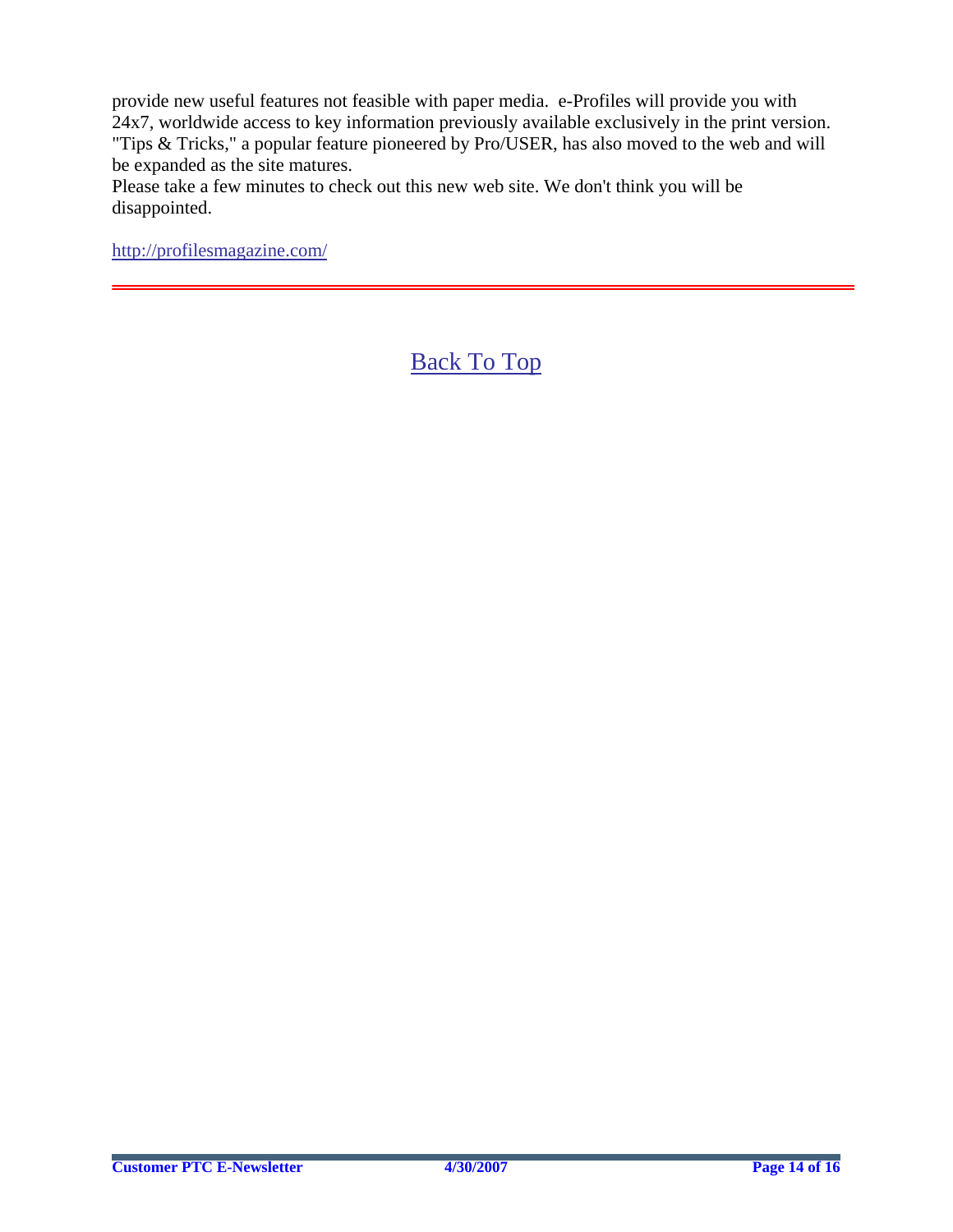# **Upcoming Events & Training Class Schedules**

<span id="page-14-0"></span>

| Upcoming, 2007   | Your local Pro/Engineer User Groups<br>http://www.ptcuser.org/rugs/ |
|------------------|---------------------------------------------------------------------|
| June 3 - 6, 2007 | Tampa, Florida<br>PTC/USER World Event<br>http://www.ptcuser.org/   |

#### Events

Our seminars and conferences seek to provide you with relevant information regarding product development trends in your industry as well as innovative software learning experiences. Think of them as a constructive day off where you can share experiences and swap ideas with your peers.

If you can't manage to get away, we'll bring it to you. Check back often for regularly scheduled live webcast events.

### [You're Invited to Attend…](http://www.ptc.com/company/news/events/index.htm)

Please visit the [PTC Education Services](http://www.ptc.com/services/edserv/) website for the latest training information including course descriptions, schedules, locations, and pricing.

• Attend a course at any PTC Center and receive a free copy of Pro/ENGINEER Wildfire Student Edition!

<http://www.ptc.com/services/edserv/index.htm>

### Live Instructor-Lead Virtual PTC Training Courses

Virtual Classrooms provide interactive learning with a trained PTC instructor in convenient and manageable sessions that last approximately 4 hours over a series of days. It's easy to join a class right from your desk using a phone or voice-over IP technology.

Sessions are performed just like a traditional ILT (including interactive exercises where you and the instructor can work on lab exercises together) and feature some of our most popular ILT courses. These sessions cover the exact same material as the traditional ILT in-center courses. Also look for some of our most frequently requested mini-topics delivered in the same format that are only an hour - two hours in duration.

If you have any questions about these sessions or would like to see getting other courses, not on this list, on the schedule please feel free to contact me for more details. They are a great way to bring training to you without you having to worry about location or being out from work for long stretches.